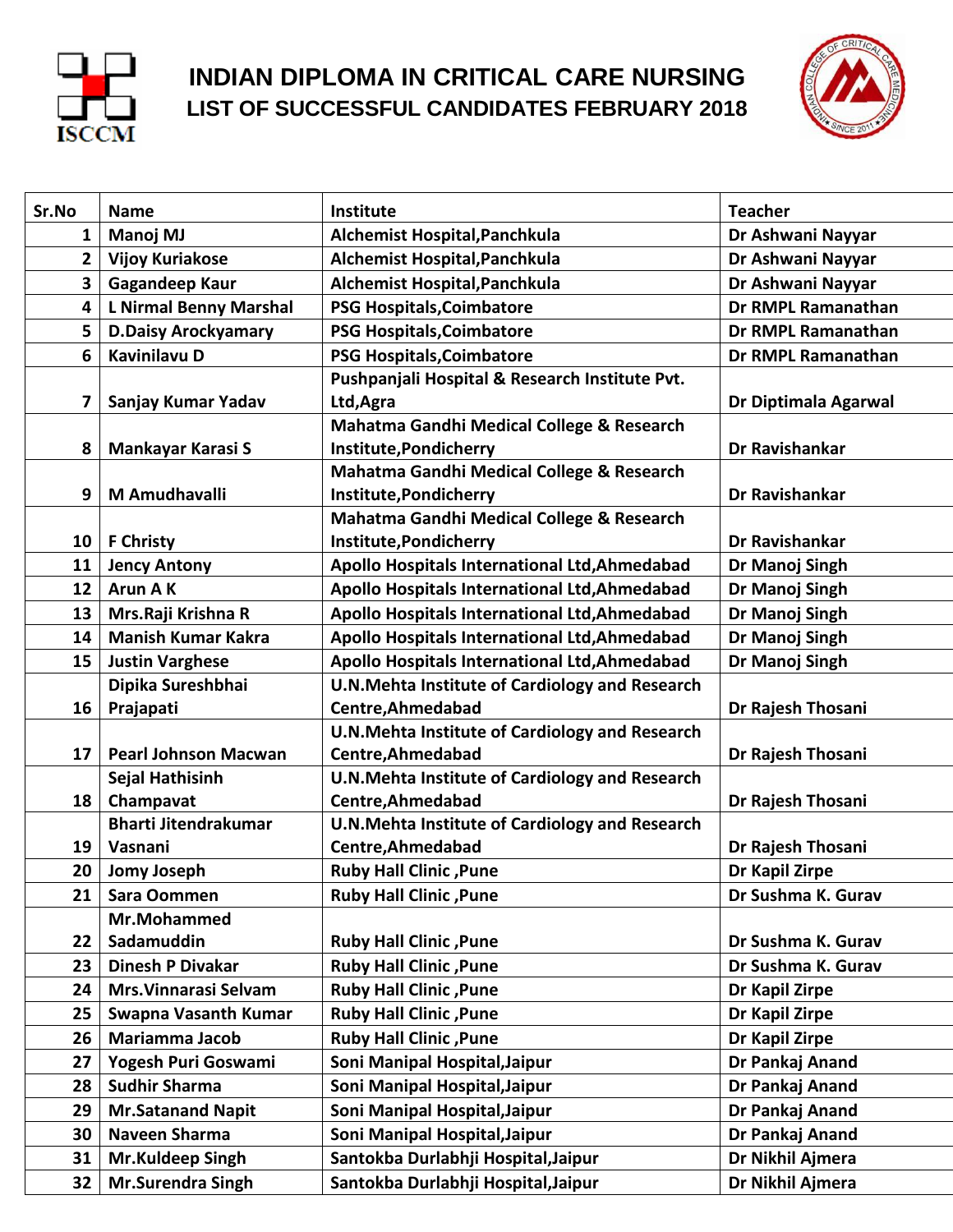|    | <b>Mrs.Mona Kunwar</b>    |                                          |                               |
|----|---------------------------|------------------------------------------|-------------------------------|
| 33 | <b>Shekhwat</b>           | Santokba Durlabhji Hospital, Jaipur      | Dr Nikhil Ajmera              |
| 34 | Mr.Sanju Kumari           | Santokba Durlabhji Hospital, Jaipur      | Dr Nikhil Ajmera              |
| 35 | Jisha John                | <b>Bhatia Hospital, Mumbai</b>           | Dr Ashit Bhagwati             |
| 36 | Jismi George              | <b>Bhatia Hospital, Mumbai</b>           | Dr Ashit Bhagwati             |
| 37 | <b>Marra Sridevi</b>      | Care Hospital, Visakapatnam              | Dr Mohan Maharaj              |
| 38 | <b>Botta Mounika</b>      | Care Hospital, Visakapatnam              | Dr Mohan Maharaj              |
| 39 | Surya Mol K S             | Yashoda Hospital, Malakpet               | Dr Rakesh Kumar Agarwal       |
|    | Laggeri Prashantha        |                                          |                               |
| 40 | <b>Kumari</b>             | Yashoda Hospital, Malakpet               | Dr. B. Saroj Kumar Prusty     |
| 41 | Jagati Bindu              | Yashoda Hospital, Malakpet               | Dr. B. Saroj Kumar Prusty     |
| 42 | <b>Hyderabad Sony</b>     | Yashoda Hospital, Malakpet               | Dr Rakesh Kumar Agarwal       |
| 43 | <b>Thoudam Onila Devi</b> | Yashoda Hospital, Malakpet               | Dr Rakesh Kumar Agarwal       |
| 44 | <b>Shaik Noorulla</b>     | Yashoda Hospital, Malakpet               | Dr. B. Saroj Kumar Prusty     |
| 45 | Muthyala Sarika           | Yashoda Hospital, Malakpet               | Dr Rakesh Kumar Agarwal       |
| 46 | <b>Medida Chanti</b>      | <b>Citizen's Hospital, Hyderabad</b>     | Dr Srinivas Jakkinaboina      |
| 47 | Miriyam Yarlagadda        | <b>Citizen's Hospital, Hyderabad</b>     | Dr Srinivas Jakkinaboina      |
| 48 | Julie John                | Citizen's Hospital, Hyderabad            | Dr Srinivas Jakkinaboina      |
| 49 | K Siva Naga Lakshmi       | <b>Maxcure Hospitals, Hyderabad</b>      | Dr Ganshyam M. Jagathkar      |
| 50 | <b>Mande Mrudula</b>      | <b>Citizen's Hospital, Hyderabad</b>     | Dr Srinivas Jakkinaboina      |
| 51 | Mutunuori Lalitha         | Aware Global Hospital, Hyderabad         | Dr Vajrapu Rajendra           |
| 52 | <b>Mridula PS</b>         | <b>Maxcure Hospitals, Hyderabad</b>      | Dr Ganshyam M. Jagathkar      |
| 53 | <b>Kolkar Sadak</b>       | <b>Continental Hospitals, Hyderabad</b>  | Dr Palepu B N Gopal           |
| 54 | C Lakshmaiah              | <b>Continental Hospitals, Hyderabad</b>  | Dr Palepu B N Gopal           |
| 55 | Renuka G                  | <b>Continental Hospitals, Hyderabad</b>  | Dr Palepu B N Gopal           |
| 56 | <b>MK Yamini</b>          | <b>Continental Hospitals, Hyderabad</b>  | Dr Palepu B N Gopal           |
| 57 | <b>G Ravindra Reddy</b>   | <b>Aware Global Hospital, Hyderabad</b>  | Dr Vajrapu Rajendra           |
| 58 | <b>K Lawanya</b>          | Yashoda Hospital, Somajiguda             | Dr S.Manimala Rao             |
| 59 | P Rachel Joy Hannah       | Yashoda Hospital, Somajiguda             | Dr S.Manimala Rao             |
| 60 | Cicilia Siemlalhoin       | Yashoda Hospital, Somajiguda             | Dr S.Manimala Rao             |
| 61 | Heikhan Ronisha Devi      | Yashoda Hospital, Somajiguda             | Dr S.Manimala Rao             |
| 62 | Madugula Ravali           | Yashoda Hospital, Somajiguda             | Dr S.Manimala Rao             |
| 63 | <b>Archana S Mohan</b>    | Yashoda Hospital, Secunderabad           | Dr T Aditya                   |
| 64 | <b>Ms.Neethu Wilson</b>   | Yashoda Hospital, Secunderabad           | Dr T Aditya                   |
| 65 | Santosh Kumar Pampati     | <b>Sunshine Hospital, Secunderabad</b>   | Dr Sachin Chidrawar           |
| 66 | Sreelekshmi V             | Yashoda Hospital, Secunderabad           | Dr T Aditya                   |
| 67 | <b>KOMMU DEVANNA</b>      | <b>Aware Global Hospital, Hyderabad</b>  | Dr Vajrapu Rajendra           |
| 68 | Chinthala Sithara         | <b>Aware Global Hospital, Hyderabad</b>  | Dr Vajrapu Rajendra           |
| 69 | <b>Rajinder Kaur</b>      | <b>Fortis Escort Hospital, Amritsar</b>  | Dr Ashish Jain                |
| 70 | <b>Rajbir Kaur</b>        | <b>Fortis Escort Hospital, Amritsar</b>  | Dr Ashish Jain                |
| 71 | <b>Manju Gill</b>         | <b>Fortis Escort Hospital, Amritsar</b>  | Dr Varun Pushkarna            |
| 72 | Mr.Tamilarasan S          | Manipal Malleshwaram Hospital, Bangalore | Dr Basavaraj Kuntoji          |
| 73 | <b>K Manjula</b>          | Manipal Malleshwaram Hospital, Bangalore | Dr Basavaraj Kuntoji          |
| 74 | <b>Mahesh R</b>           | Manipal Malleshwaram Hospital, Bangalore | Dr Basavaraj Kuntoji          |
| 75 | <b>Miss Kirankoram</b>    | <b>Shree Narayana Hospital, Raipur</b>   | Dr Varsha Zanwar              |
| 76 | Shreya Bajpai             | <b>Regency Hospital, Kanpur</b>          | Dr Ashok Kumar Singh          |
| 77 | <b>Mr.Ankit Saxena</b>    | <b>Regency Hospital, Kanpur</b>          | Dr Ashok Kumar Singh          |
| 78 | <b>KM Anjana Uttam</b>    | <b>Regency Hospital, Kanpur</b>          | Dr Ashok Kumar Singh          |
| 79 | <b>Jayashree Mohanty</b>  | Tata Main Hospital, Jamshedpur           | <b>Dr Deviprasad Samaddar</b> |